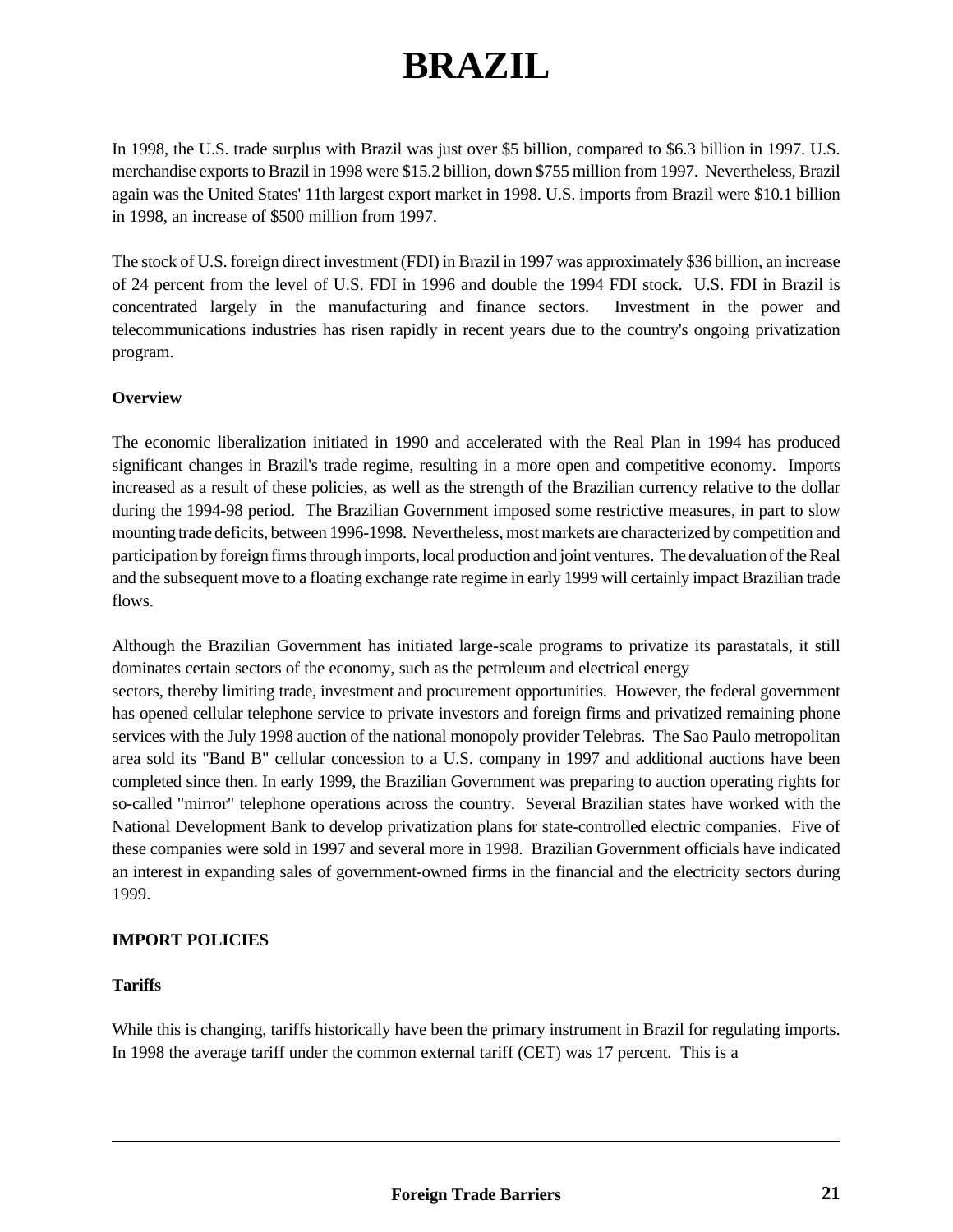three percentage point increase from 1997, due to MERCOSUL's decision in November 1997 to raise the CET by this amount. Brazil currently maintains no applied tariff rates in excess of 35 percent, but does have safeguard measures in place for some imports such as toys. Some imports are banned altogether, such as remanufactured auto parts.

Brazil and its MERCOSUL partners, Argentina, Paraguay and Uruguay, implemented the MERCOSUL CET on January 1, 1995. The CET currently covers approximately 85 percent of 9,000 tariff items. Most of the remaining 15 percent will be covered by 2001, and all will be covered by 2006. Exceptions to the CET include telecommunications equipment, computers, some capital goods and products included on Brazil's national list of exceptions to the CET, such as footwear, powdered milk, wine and consumer electronics. In November 1997, after consulting with its MERCOSUL neighbors, Brazil implemented the aforementioned threepercentage point increase on all tariff items (inside and outside the CET), raising the CET ceiling from 20 to 23 percent. Energy inputs such as coal and petroleum and agricultural inputs such as seeds were exempted. The tariff increases also affected capital goods, which constitute approximately 40 percent of U.S. exports to Brazil, exempting only capital goods not available domestically and reducing tariffs as high as 20 percent on these items down to 5 percent.

On January 1, 1999, Argentina and Brazil took further steps towards intra-MERCOSUL's free trade by reducing tariffs on a final list of 224 Argentine products and 32 Brazilian products to zero. Therefore, with the exception of sugar and autos, trade between Brazil and Argentina is now free. However, the Governments of Brazil and Argentina have been engaged in discussions on how best to handle the bilateral trade impact of the devaluation of the Real, and a number of policy options are under consideration. The U.S. Government is closely following these discussions to ensure that the implementation of such policy options does not prejudice U.S. interests and is fully consistent with both countries' WTO obligations.

## **Import Licensing/Customs Valuation**

In January 1997, the Secretariat of Foreign Trade implemented a computerized trade documentation system (SISCOMEX) to handle import licensing. As of January 1, 1999, SISCOMEX charged a fee of R\$30 per import statement and R\$10 per product added to the statement. An increasing number of products no longer qualify for automatic licensing. In addition, beginning in October 1998, Brazil issued a series of administrative measures that required additional sanitary/phytosanitary (SPS), quality and safety approvals from various government entities for products subject to non-automatic licences. In December 1997, the government had already reduced the list of products receiving automatic licenses by over 300 products and required various ministry approvals prior to import. The October measures and the use of minimum price lists have been characterized by Brazil as a "deepening" of the existing import licensing regime and ostensibly as part of a larger strategy to prevent under-invoicing. However, the use of minimum price lists raises questions about whether Brazil's regime is consistent with its obligations under the WTO Agreement on Customs Valuation, and these practices have proven to be a barrier to U.S. exports.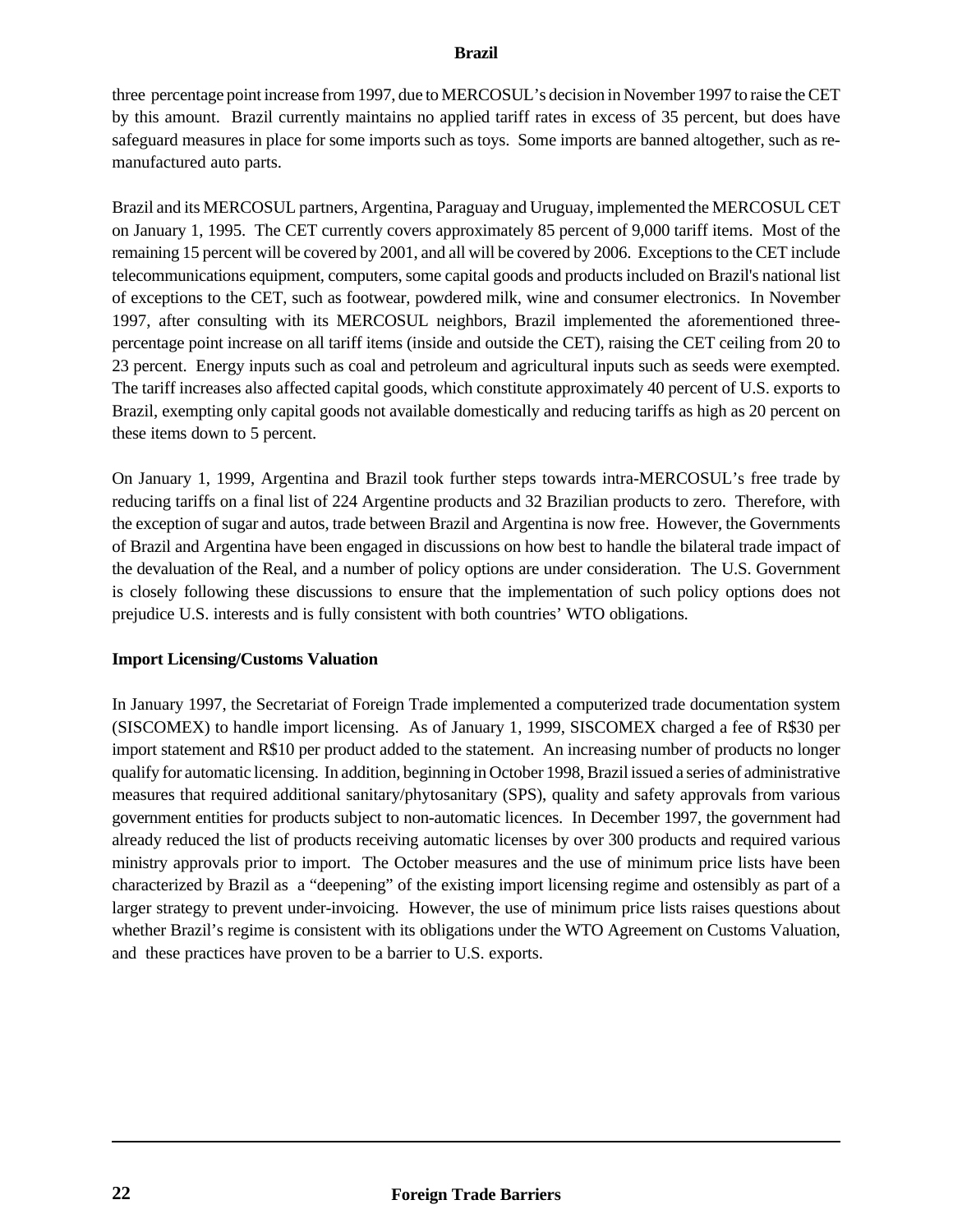While importers have needed to register with the Foreign Trade Secretariat (SECEX) since 1995, they now must follow new registration guidelines that are far more onerous than in the past, including a minimum capital requirement. Product registrations are also now required for imported food products and food supplement products, and the period of validity for these registrations has been reduced. In addition, the processing fees for these products has increased exponentially, and further increases are under consideration. Implementation of all of these measures continues to be poorly coordinated and less than transparent, magnifying their negative impact on U.S. exports.

#### **Import Financing**

Since April 1, 1997, Brazil has imposed requirements which appear to effectively eliminate supplier credit of less than 180 days for imports originating in countries that are not members of MERCOSUL, while providing substantial disincentives for supplying credit terms of one year or less. In February 1999, the Government of Brazil extended the MERCOSUL exception for this measure until June 30, 1999, and doubled the maximum value of MERCOSUL shipments exempt from the regulation to \$80,000. The U.S. Government has raised its concerns bilaterally with the Brazilian Government regarding the WTO-consistency of this policy and joined as a third party observer in the March 1998 WTO dispute settlement consultation between the European Union and Brazil on this issue.The Government of Brazil is reportedly considering repealing this measure.

## **STANDARDS, TESTING, LABELING AND CERTIFICATION**

While progress has been made in the area of SPS measures, as illustrated by Brazil's authorization of hard red winter wheat imports from the United States in 1998, they remain significant barriers in many cases. The United States has evidence that other types of wheat do not pose a risk to Brazil and will continue to work to resolve outstanding issues to obtain market access for all U.S. wheat. In addition, Brazil prohibits the entry of poultry and poultry products from the United States, alleging lack of reciprocity. The issue, however, is not reciprocity, rather, the fulfilment of WTO obligations regarding sanitary and phytosanitary decisions, which dictate that such determinations shall be based only upon sufficient scientific evidence. Brazil also bans the importation of beef products containing growth hormones and live ostriches from the United States. The ostrich ban is due to the alleged isolation of viscerotropic velogenic disease (VVND) from a dead bird that was part of a 1997 shipment of birds from the United States. However, the United States is recognized by the International Office of Epizootics (OIE - the international standard-setting body for veterinary issues) as being free of VVND. The U.S. and the Brazilian Governments have discussed establishing a Consultative Committee on Agriculture (CCA) to provide a bilateral mechanism for addressing SPS issues. Brazil maintains the harmonized phytosanitary standards of the Southern Cone Phytosanitary Committee (COSAVE), composed of Brazil, Argentina, Uruguay, Paraguay and Chile.

## **GOVERNMENT PROCUREMENT**

Brazil is not a signatory to the GATT Agreement on Government Procurement. Brazilian federal, state and municipal governments, as well as related agencies and companies, follow a "buy national" policy,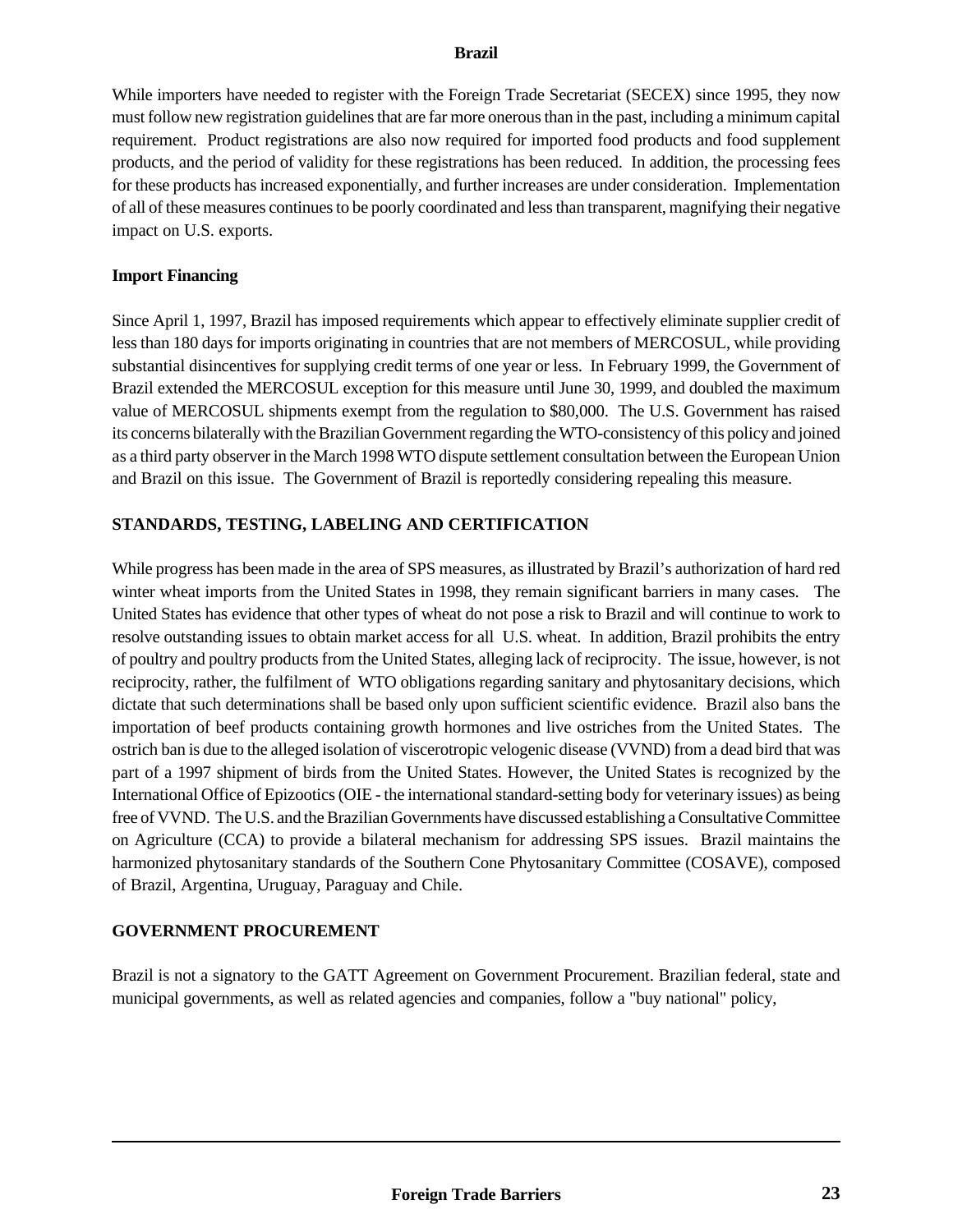which provides preferential treatment in government procurement decisions to companies with production facilities in Brazil. However, Brazil permits foreign companies to compete in any procurement-related multilateral development bank loans and opens selected procurement to international tenders. Discriminatory government procurement practices have been particularly harmful to U.S. interests in the computer hardware and software sectors. To the extent that the privatization program in Brazil continues and non-discriminatory policies are adopted, U.S. firms will have greater opportunities in Brazil. To illustrate, in 1998 when the Government of Brazil reviewed fiber optic products solely on their merits, U.S. fiber optic cable was certified for sale in Brazil.

Law 8666 of 1993, covering most government procurement other than informatics and telecommunications, requires non-discriminatory treatment for all bidders, regardless of the nationality or origin of product or service. However, the law's implementing regulations allow consideration of non-price factors, give preferences to certain goods produced in Brazil and stipulate local content requirements for eligibility for fiscal benefits. Decree 1070 of March 1994, which regulates the procurement of informatics and telecommunications goods and services, requires federal agencies and parastatal entities to give preference to locally-produced computer products based on a complicated and non-transparent price/technology matrix.

## **EXPORT SUBSIDIES**

The Government of Brazil offers a variety of tax and tariff incentives to encourage production for export and the use of Brazilian inputs in exported products. Several of these programs have been found to be countervailable under U.S. law in the context of specific countervailing duty cases. Incentives include tax and tariff exemptions for equipment and materials imported for the production of goods for export, excise and sales tax exemptions on exported products and rebates on materials used in the manufacture of exported products. Exporters enjoy exemption from withholding tax for remittances overseas for loan payments and marketing, as well as from the financial operations tax for deposit receipts on export products. Exporters are also eligible for a rebate on social contribution taxes paid on locally-acquired production inputs. The Government of Brazil has proposed tax reform, which would alter the value-added tax, thus modifying some of these incentives. In addition, Brazil is under extreme pressure from Argentina to remove these subsidies for exports destined for MERCOSUL, in light of the Real devaluation.

An export credit program known as PROEX was established in 1991. PROEX is intended to equalize domestic and international interest rates for export financing and to directly finance production of tradeable goods. Revisions to PROEX were announced most recently in 1998. The revisions expanded the size of the program and authorized coverage of additional export sectors. In 1998, \$1.4 billion was budgeted for PROEX, with \$903 million slated for equalization and \$500 million for direct financing. However, only \$616 million was actually spent last year on equalization, while \$210 million went to financing. Historically, PROEX never used more than 30 percent of its allocated budget, but in 1998 utilized over 50 percent of its allocated resources for the first time. The Government of Brazil is reportedly considering a modification of this program, which has been under review in Geneva.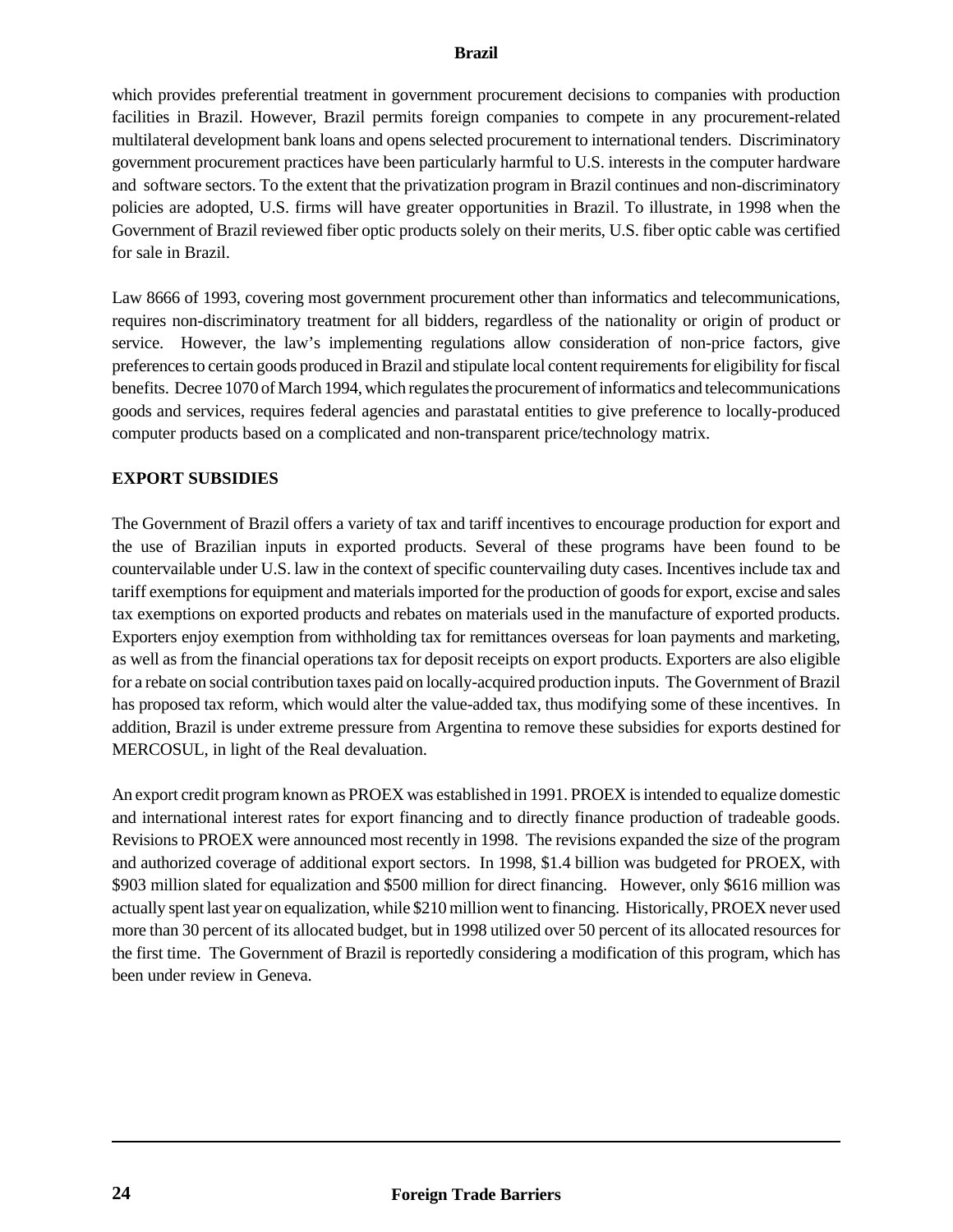# **LACK OF INTELLECTUAL PROPERTY PROTECTION**

## **Patents and Trademarks**

Brazil's industrial property law took effect in May 1997. The law improves most aspects of Brazil's industrial property regime, providing patent protection for pharmaceutical products and processes, agrochemical products and other inventions. However, some problems remain, such as the TRIPS-inconsistent provision that prohibits importation as a means of satisfying the requirement that the patent be "worked" in that country. The Government of Brazil reportedly is planning to submit a bill to the Congress in early 1999 that would bring the data confidentiality provisions of the industrial property law in line with TRIPs.

"Pipeline" protection is provided for inventions not previously patentable in Brazil because of limitations on patentable subject matter (e.g., pharmaceutical and agrochemical products) if these inventions were patented in another country and not marketed in Brazil. While Brazil's patent office, the National Institute for Industrial Property (INPI), has attempted to address its enormous backlog of both pipeline and regular patent applications, the resources and support necessary to effectively and consistently manage patent processing have been lacking. The Brazilian Government, however, has begun to computerize the patent and trademark offices.

The new industrial property law also added provisions for the protection of "well-known" trademarks, but contains a long list of categories of marks that are not registrable. The U.S. industry has expressed concern with the continued high level of counterfeiting in Brazil.

A law on protection of layout designs of integrated circuits, introduced in April 1996, has not been enacted. The Government of Brazil reportedly intends to submit new legislation on integrated circuits in order to meet Brazil's TRIPs obligations in a timely manner.

# **Copyrights**

A copyright bill that included amendments to bring Brazil into compliance with the Berne Convention and TRIPs was signed by President Cardoso in February 1998. A software law was signed by President Cardoso that same month, thus protecting computer programs as "literary works," increasing the term of protection to 50 years, and making software infringement a fiscal, as well as an intellectual property, crime.

Copyright enforcement in Brazil is uneven. The U.S. industry reports that its annual losses from copyright piracy in Brazil are over \$821 million, the largest amount of losses due to copyright piracy in the hemisphere. Problems have been particularly acute with respect to sound recordings and video cassettes, and virtually all audio cassettes sold are pirated copies. Brazil accounts for over half of the sales market for sound recordings in Latin America. Vigorous industry anti-piracy campaigns have had a positive impact. However, 1998 resulted in many prosecutions but few convictions of intellectual property rights violators. While the number of judicial anti-piracy actions, seizures of CD's and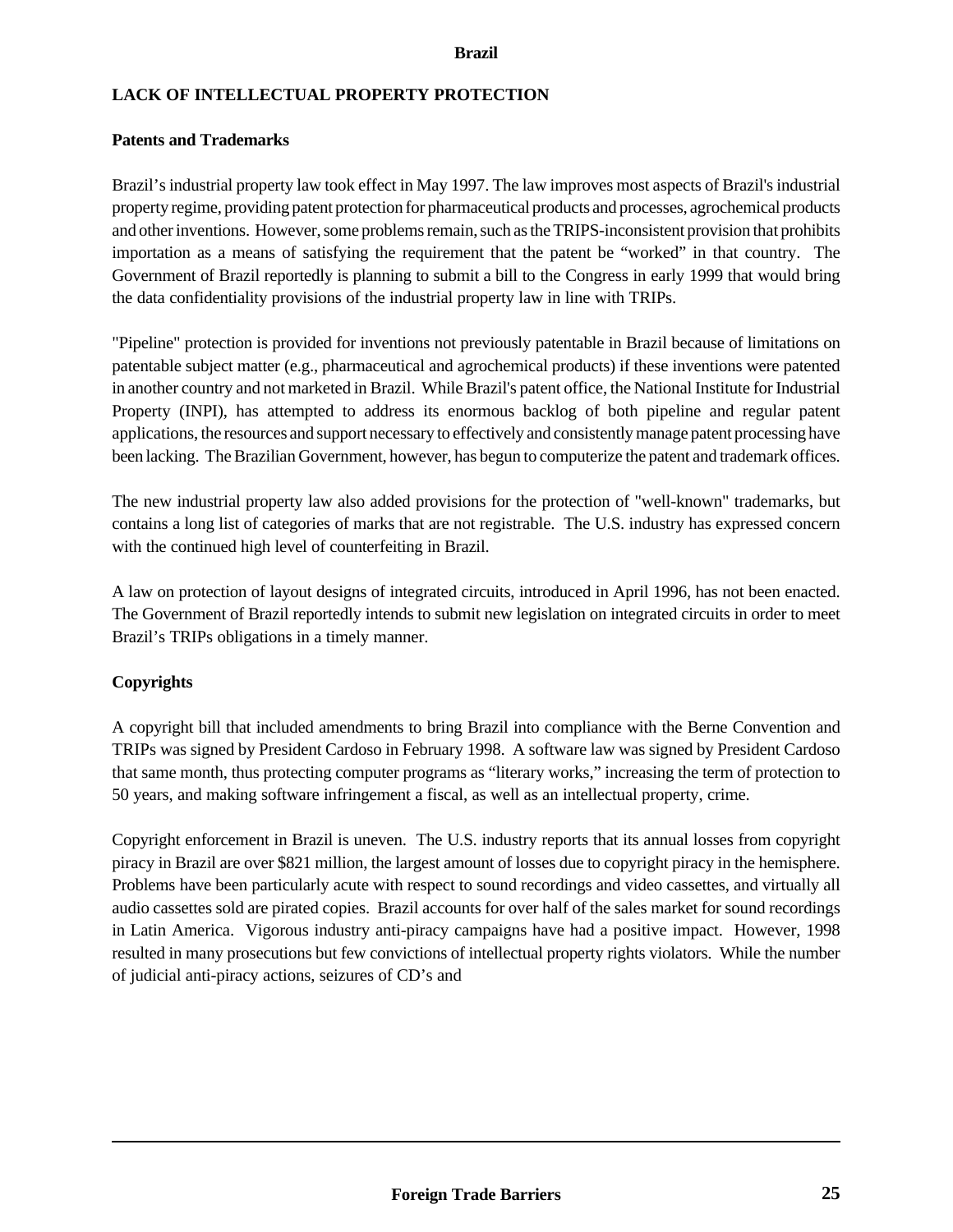indictments were all up in 1998 over the previous year, the sound recording industry estimates that the piracy rate for CD's in 1998 increased to a startling 30 percent.

Much pirated material continues to enter Brazil from across the border in Paraguay. Although efforts to patrol the border and ports have improved somewhat, these efforts have been inconsistent. The federal government has not given police the tools or the training to effectively enforce the law. Further, the penal code should be amended to provide higher fines that create a true deterrent to infringement, increase the effectiveness of the criminal enforcement system and decrease delays in the judicial process. The generally inefficient nature of the courts and judicial system have complicated the enforcement of intellectual property rights.

# **SERVICES BARRIERS**

Brazil is overdue in providing to the World Trade Organization an acceptance of the Fifth Protocol to the General Agreement on Trade in Services, which is necessary to bring its commitments on financial services into effect..

U.S. service exports to Brazil are impeded by restrictive investment laws, lack of transparency in administrative procedures, legal and administrative restrictions on remittances and arbitrary application of regulations. Service trade opportunities in some sectors have been affected by limitations on foreign capital participation.

## **Telecommunications**

Brazil's telecommunications sector has undergone significant liberalization in the past few years, although some limits remain on the level of foreign ownership. For example, the 1996 law opening cellular telephone service to foreign operators requires Brazilian majority ownership (51 percent) of any company or consortium providing telecommunications services in Brazil. The state-owned telephone system (Telebras) was sold in July 1998, with significant foreign participation. This privatization has presented regulatory challenges. ANATEL, the independent regulator, is in the process of developing a new quality certification program.

In addition, Brazil plans to limit competition with Embratel, the long distance and international carrier to a duopoly arrangement until December 2001, and Brazil does not require interconnection at cost-oriented rates. Interconnection with the incumbent carrier is allowed only at the local switch.

In the WTO negotiations on basic telecommunications services Brazil made commitments on most basic telecommunications services and committed to remove foreign investment restrictions on cellular and satellite services by July 20, 1999. Brazil is overdue in providing to the WTO an acceptance of the Fourth Protocol to the General Agreement on Trade in Services, which is necessary to bring these commitments on basic telecommunications services into effect.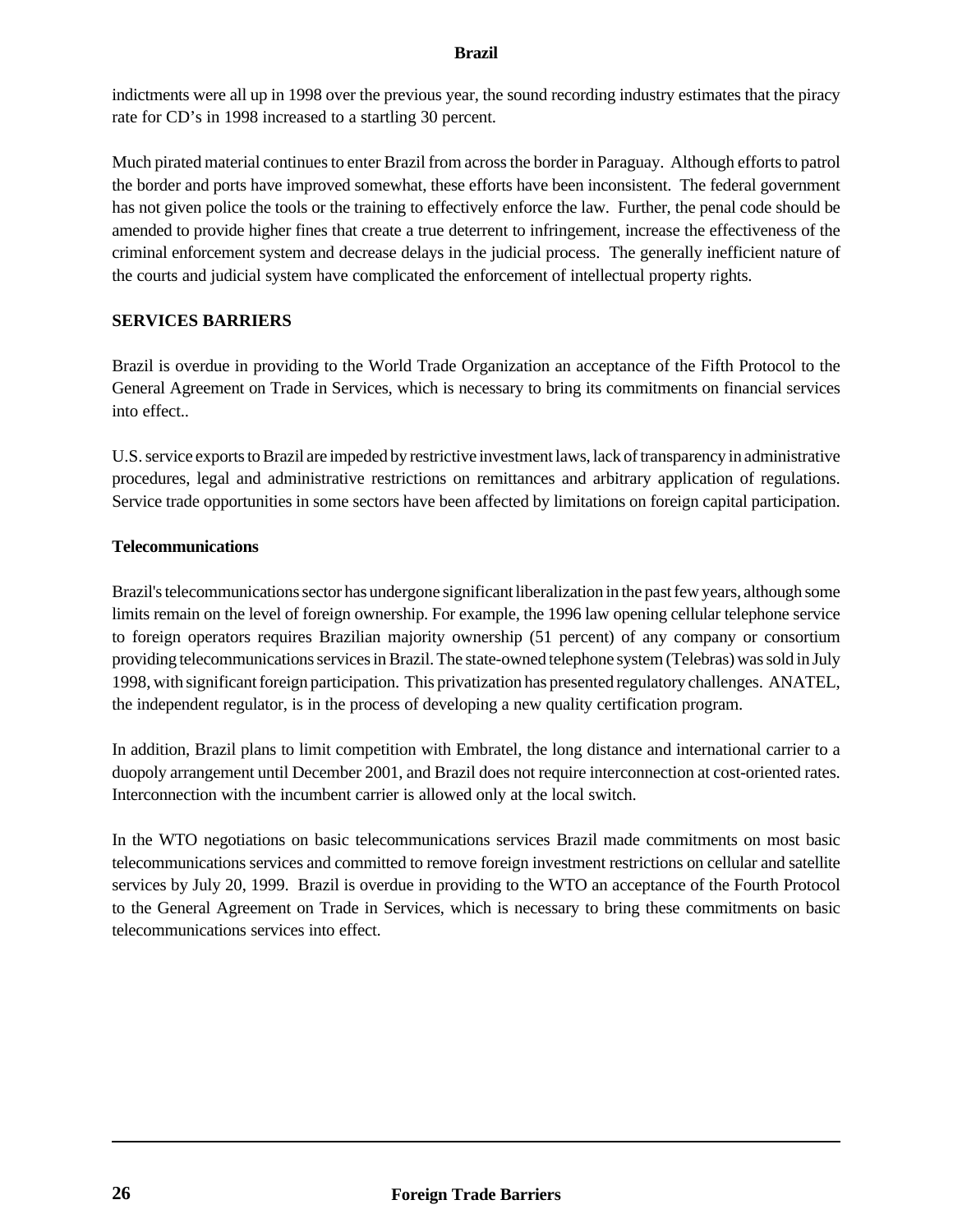Brazil maintains an array of practices designed to favor public procurement of domestic over imported telecommunications equipment, including a system of preferences and a tax program that subsidizes domestic products. As the telecommunications services sector becomes more competitive under Brazil's new telecommunications law, it is unclear whether discriminatory equipment procurement practices will remain viable, insofar as such polices disadvantage public sector entities by imposing higher equipment costs upon them than private sector service providers.

## **Maritime**

The 1996 cabotage law limits foreign participation in cabotage to countries which have reciprocal cabotage arrangements with Brazil, such as the United States. In other cases, cabotage services are limited almost exclusively to Brazilian companies, although foreign-made ships may be rented or chartered on a limited basis. Foreign companies or crews may operate only with prior approval of the Brazilian authorities. Actions taken by Brazil in late 1998 called into question Brazilian observance of the U.S.-Brazil Bilateral Maritime Agreement, signed by the Brazilian Government, but never ratified. In response to these actions, the U.S. Government has lifted its exemption of tonnage tax and lighthouse money for Brazilian ships. Both sides are expected to review the bilateral agreement in 1999.

#### **Technical Services**

Brazil has a requirement that 100 percent of all films and television be printed locally. Importation of color prints for the theatrical and television markets is prohibited. The limited number of printing laboratories in Brazil has made this requirement particularly onerous. A theatrical screen quota for local films was increased from 35 to 49 days per calendar year in December 1997.

In addition, Brazil does not allow the use of electronically produced air waybills, preventing use of certain kinds of software for express shipments and slowing the customs processing of critical "just-in-time" shipments.

#### **Insurance**

Brazil is South America's largest potential insurance market, and premiums have grown rapidly in recent years. In 1996, Brazil eliminated the distinction between foreign and domestic capital in this

sector and a number of major U.S. firms have since entered the market, mainly via joint ventures with established companies. Brazil maintains a state-owned reinsurance monopoly, the 50 percent governmentowned Brazil Reinsurance Institute (IRB). While a 1996 constitutional reform ostensibly eliminated this monopoly requirement, private reinsurers are precluded from operating in Brazil until implementing regulations have been completed. These regulations have been pending for three years. This practice effectively raises costs for both domestic and foreign insurers. The Brazilian Government has announced plans to privatize IRB in 1999 and made a WTO commitment in the financial services negotiations to allow foreign market access for reinsurance within two years of passage of implementing regulations in the sector. In addition, the Government of Brazil restricts import insurance to Brazilian